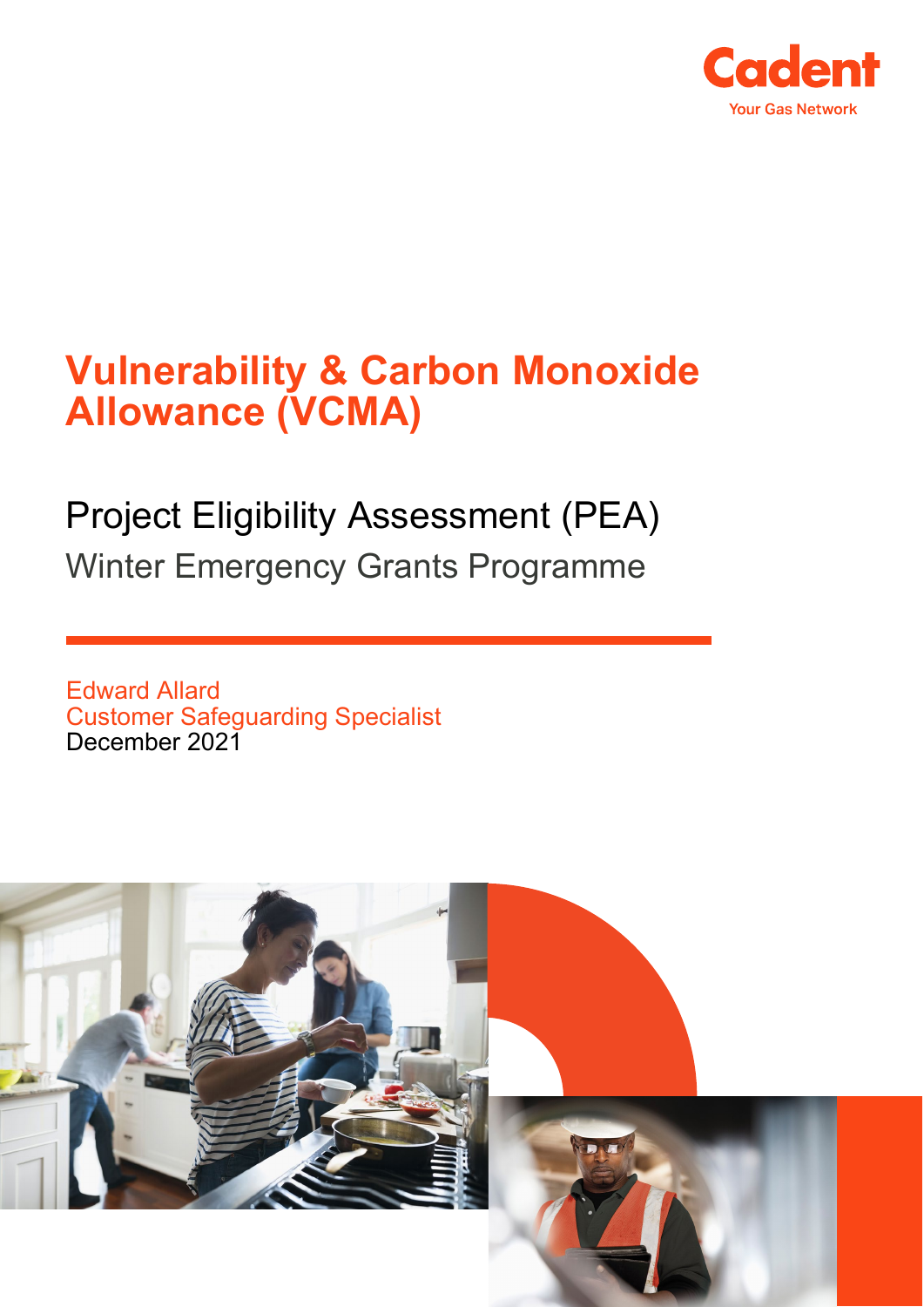

#### **Gas Network Vulnerability & Carbon Monoxide Allowance (VCMA) Governance Document - Project Eligibility Criteria**

## **Section 1 - Eligibility criteria for company specific projects (other than condemned essential gas appliance repair and replacement)** In order to qualify as a VCMA project, a project must: **VCMA Eligibility Criteria Criteria Satisfied (Yes/No) a)** Have a positive, or forecasted positive Social Return on Investment (SROI), including for the gas consumers funding the VCMA project; **Yes b)** Either: **i.** Provide support to consumers in vulnerable situations, and relate to energy safeguarding, or **ii.** Provide awareness on the dangers of CO, or<br>**iii.** Reduce the risk of harm caused by CO. Reduce the risk of harm caused by CO; **Yes - provides support to consumers in vulnerable situations and relates to energy safeguarding c)** Have defined outcomes and the associated actions to achieve these; **Yes d)** Go beyond activities that are funded through other price control mechanism(s) or required through licence obligations; and **Yes e)** Not be delivered through other external funding sources directly accessed by a GDN, including through other government (national, devolved or local) funding. **Yes Section 2 - Eligibility criteria for company specific essential gas appliance servicing, repair and replacement projects** In order to qualify as a VCMA project, unsafe pipework and essential gas appliance servicing, repair or replacement must meet the following criteria: **a)** A GDN has to isolate and condemn unsafe pipework or an essential gas appliance following a supply an essential gas appliance ioliowing a supply<br>interruption or as part of its emergency service role; **b)** The household cannot afford to service, repair or replace the unsafe pipework or essential gas appliance; and; **N/A c)** Sufficient funding is not available from other sources (including national, devolved or local government funding) to fund the unsafe pipework or essential gas appliance servicing, repair or replacement. **N/A**

**Section 3 - Eligibility criteria for collaborative VCMA projects**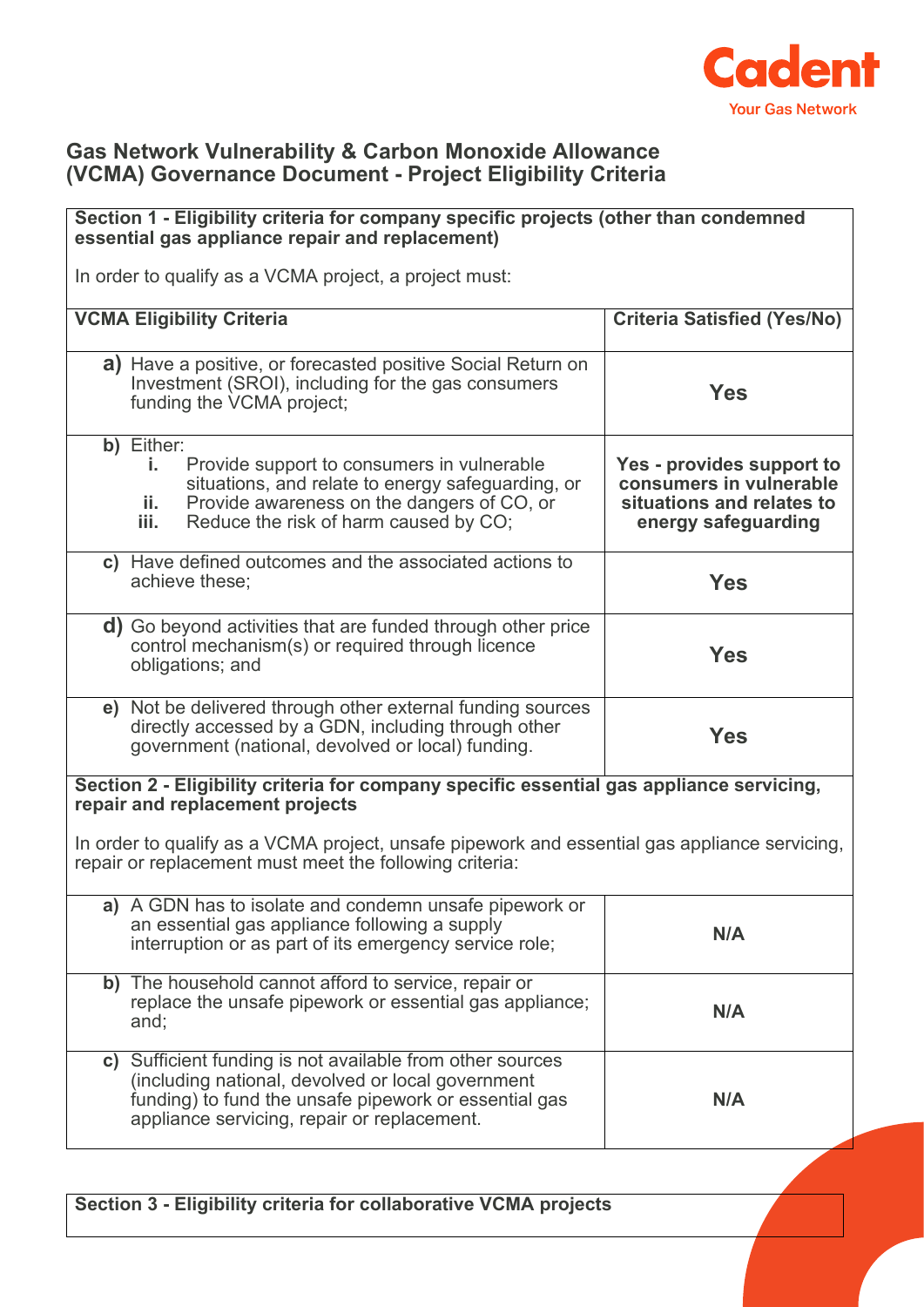

| In order to qualify as a collaborative VCMA project, a project must:                                                 |     |
|----------------------------------------------------------------------------------------------------------------------|-----|
| Meet the above company specific and boiler repair<br>a)<br>and replace (if applicable) project eligibility criteria; | Yes |
| b) Have the potential to benefit consumers on the<br>participating networks; and                                     | Yes |
| Involve two, or more, gas distribution companies.<br>C)                                                              | Yes |

### **Gas Network Vulnerability and Carbon Monoxide Allowance (VCMA) Governance Document - Project Registration Table 2**

| <b>Information Required</b>                                       | <b>Description</b>                                                                                                                                                                                                                                                        |
|-------------------------------------------------------------------|---------------------------------------------------------------------------------------------------------------------------------------------------------------------------------------------------------------------------------------------------------------------------|
| <b>Project Title</b>                                              | <b>Winter Emergency Grants Programme</b>                                                                                                                                                                                                                                  |
| <b>Funding GDN(s)</b>                                             | Cadent - initiative delivered across all 4 networks                                                                                                                                                                                                                       |
| Role of GDN(s)<br><b>*For Collaborative VCMA Projects</b><br>only | Not applicable - Cadent company-specific project                                                                                                                                                                                                                          |
| <b>Date of PEA Submission</b>                                     | March 2022                                                                                                                                                                                                                                                                |
| <b>VCMA Project Contact Name, email</b><br>and Number             | Name: Phil Burrows,<br>Email: phil.m.burrows@cadentgas.com<br>Number: 07773 545451                                                                                                                                                                                        |
| <b>Total Cost (£k)</b>                                            | £100,000.00                                                                                                                                                                                                                                                               |
| <b>Total VCMA Funding Required (£k)</b>                           | £100,000.00                                                                                                                                                                                                                                                               |
| Problem(s)                                                        | This project looks to directly tackle several forms of<br>fuel poverty and address modern societal problems.                                                                                                                                                              |
|                                                                   | <b>Unclaimed benefits</b>                                                                                                                                                                                                                                                 |
|                                                                   | The Department of Work & Pensions manages the<br>range of financial support available through the UK<br>benefits system. This includes the granting of<br>benefits applications and advertising the support on<br>offer to millions of households across the country.     |
|                                                                   | However, a large number of customers are not<br>aware of, or do not have the means to claim the<br>financial support that they are entitled to.                                                                                                                           |
|                                                                   | 2017/2018 statistics from the Department of Work &<br>Pensions reports that nearly £16 billion of benefits<br>go unclaimed in the UK each year. The statistics<br>also break down the number of eligible households<br>that make up the total £16 billion. These include: |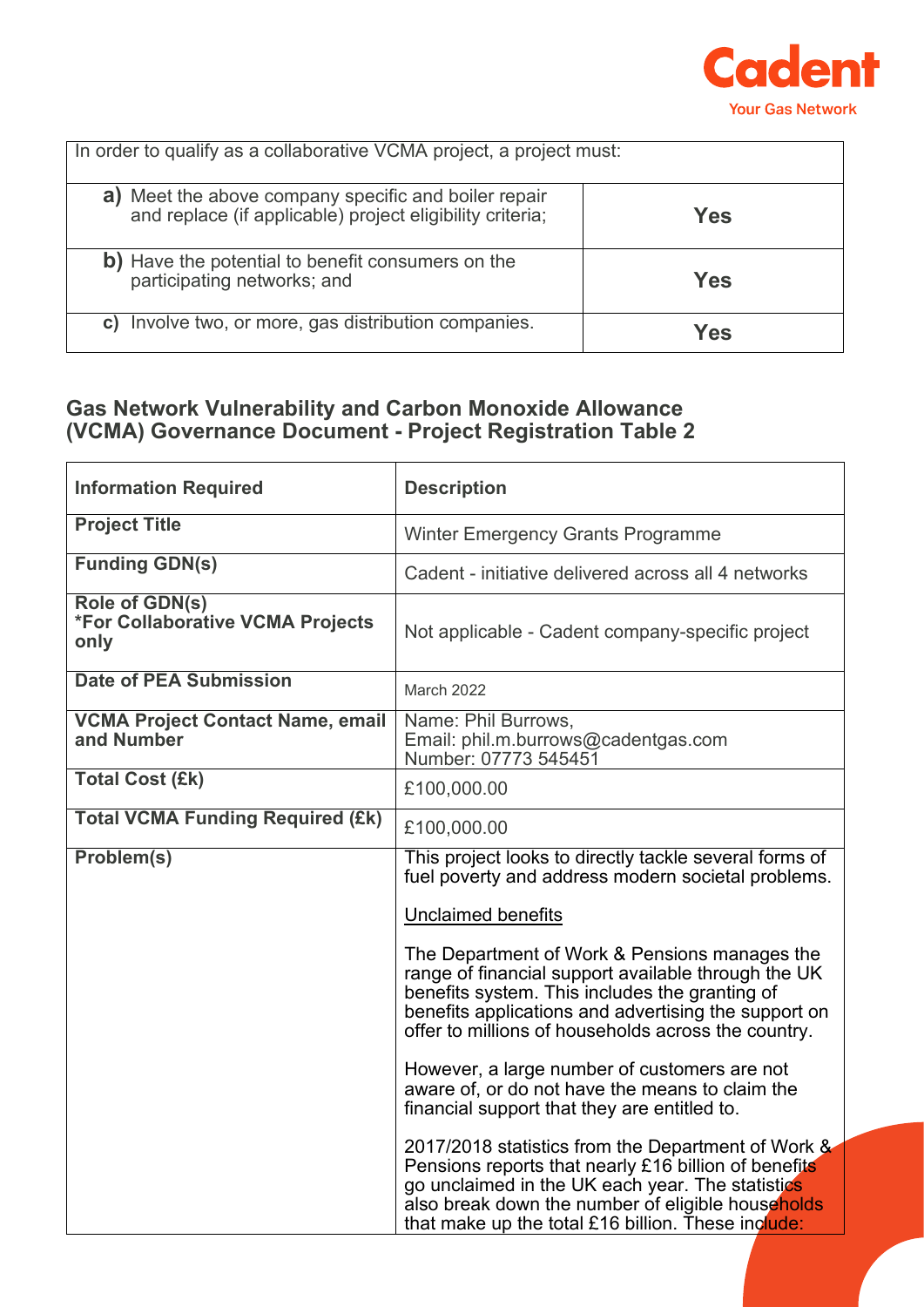

<span id="page-3-0"></span>

| • 670,000 families not claiming child tax<br>credits, amounting to a total value of<br>£2,490,000,000.                                                                                                                                                                                                                                       |
|----------------------------------------------------------------------------------------------------------------------------------------------------------------------------------------------------------------------------------------------------------------------------------------------------------------------------------------------|
| 1,060,000 households not claiming pension<br>credits, equating to a total value of<br>£2,160,000,000.                                                                                                                                                                                                                                        |
| 950,000 households not claiming working tax<br>credits, amounting to a total value of<br>£2,540,000,000.                                                                                                                                                                                                                                     |
| The DWP point to a variety of reasons for this vast<br>unclaimed amount, but primarily attribute the issue<br>to many families not knowing what support they are<br>entitled to. Other issues include varying rules and<br>the complex different types of benefits available.<br>This can often confuse and alienate those who need<br>them. |
| As well as awarding emergency grant payments to<br>fuel poor households, this project will also offer<br>financial information to approximately 400<br>customers. The types of financial information<br>offered will be quite broad and will be tailored to the<br>needs of the customer.                                                    |
| The financial information offered to customers will<br>include access to a benefits entitlement check and<br>subsequent claims support.                                                                                                                                                                                                      |
| This will help customers identify and realise<br>unclaimed benefits, significantly raising their<br>household income once received.                                                                                                                                                                                                          |
| Financial challenges in 2021-2022                                                                                                                                                                                                                                                                                                            |
| UK think tank the International Longevity Centre<br>(ILC) recently commissioned a $1$ report on the<br>financial barriers facing individuals from the<br>generation X group (ages 42 - 57).                                                                                                                                                  |
| The report details multiple financial issues facing<br>modern UK households, the results of which are<br>that many customers have very limited/no savings.<br>This means that thousands of households are<br>unable to cover an unforeseen cost. e.g. vehicle<br>breakdown, broken white goods etc.                                          |
| The ILC report states multiple reasons behind<br>generation X household's lack of savings, including:                                                                                                                                                                                                                                        |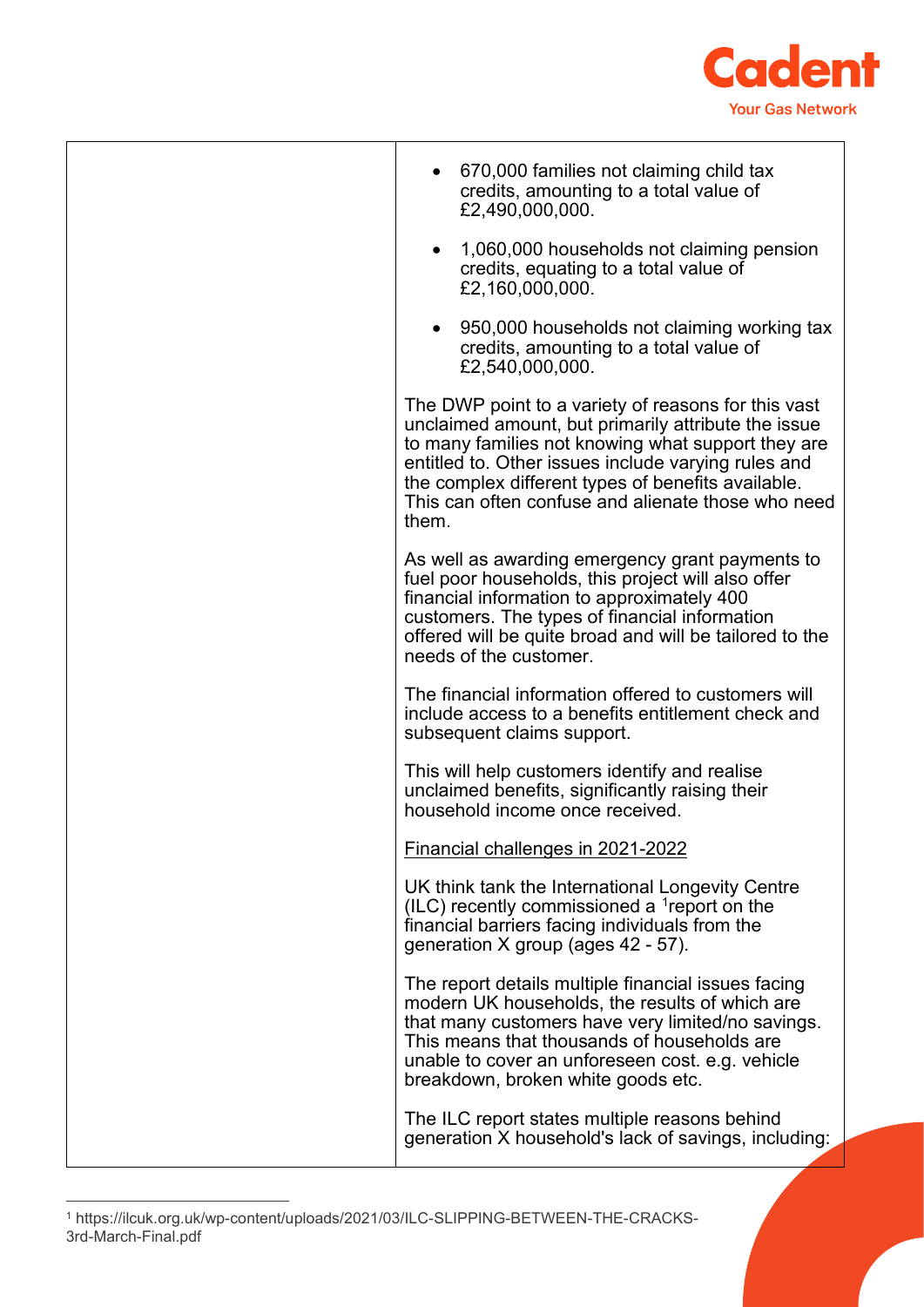

|                             | High housing costs (mortgages and rent),                                                                                                                                                                                                                                                                                                                                                     |
|-----------------------------|----------------------------------------------------------------------------------------------------------------------------------------------------------------------------------------------------------------------------------------------------------------------------------------------------------------------------------------------------------------------------------------------|
|                             | Debt,                                                                                                                                                                                                                                                                                                                                                                                        |
|                             | Low wages, and/or,                                                                                                                                                                                                                                                                                                                                                                           |
|                             | Barriers to work (such as poor health and<br>caring responsibilities).                                                                                                                                                                                                                                                                                                                       |
|                             | Approximately 57% of generation X households<br>want to save more money but are unable to do so<br>due to the above barriers and other financial<br>priorities.                                                                                                                                                                                                                              |
|                             | From an energy safeguarding perspective,<br>households with high levels of debt, low wages and<br>high housing costs are more likely to be at risk of<br>fuel poverty. Fuel poverty poses many risk's to<br>physical and mental health, the treatment of which<br>requires investment from UK PLC.                                                                                           |
|                             | Additionally, the project is due to commence in the<br>month prior to the introduction of the new Ofgem<br>price cap. The increased price cap will see annual<br>energy bills rise by an average of £708 from £1,309<br>to £2,017 for prepayment meter customers.                                                                                                                            |
|                             | This project looks to tackle financial challenges and<br>fuel poverty and associated fuel poverty by issuing<br>emergency grants to households in crisis. The value<br>of the grants will range between $£1,800 - £2,000$ .                                                                                                                                                                  |
| <b>Scope and Objectives</b> | Project scope                                                                                                                                                                                                                                                                                                                                                                                |
|                             | The VCMA project will run in partnership with<br>national financial poverty charity Turn 2 Us. Turn 2<br>Us specialise in offering vital support to households<br>in financial poverty. These services range from<br>information on budgeting and management of debt,<br>through to benefit entitlement checks, claims<br>support and the issuing of emergency grants/trust<br>fund support. |
|                             | The project will run for a period of 12-months<br>between 01/03/2022 - 28/02/2023 and aims to<br>support approximately 430 households. This total<br>reach can be broken down into:                                                                                                                                                                                                          |
|                             | • Between 25 - 35 households (an average of<br>30) will receive support via an emergency<br>winter grant ranging from £1,800 - £2,000 in<br>value.                                                                                                                                                                                                                                           |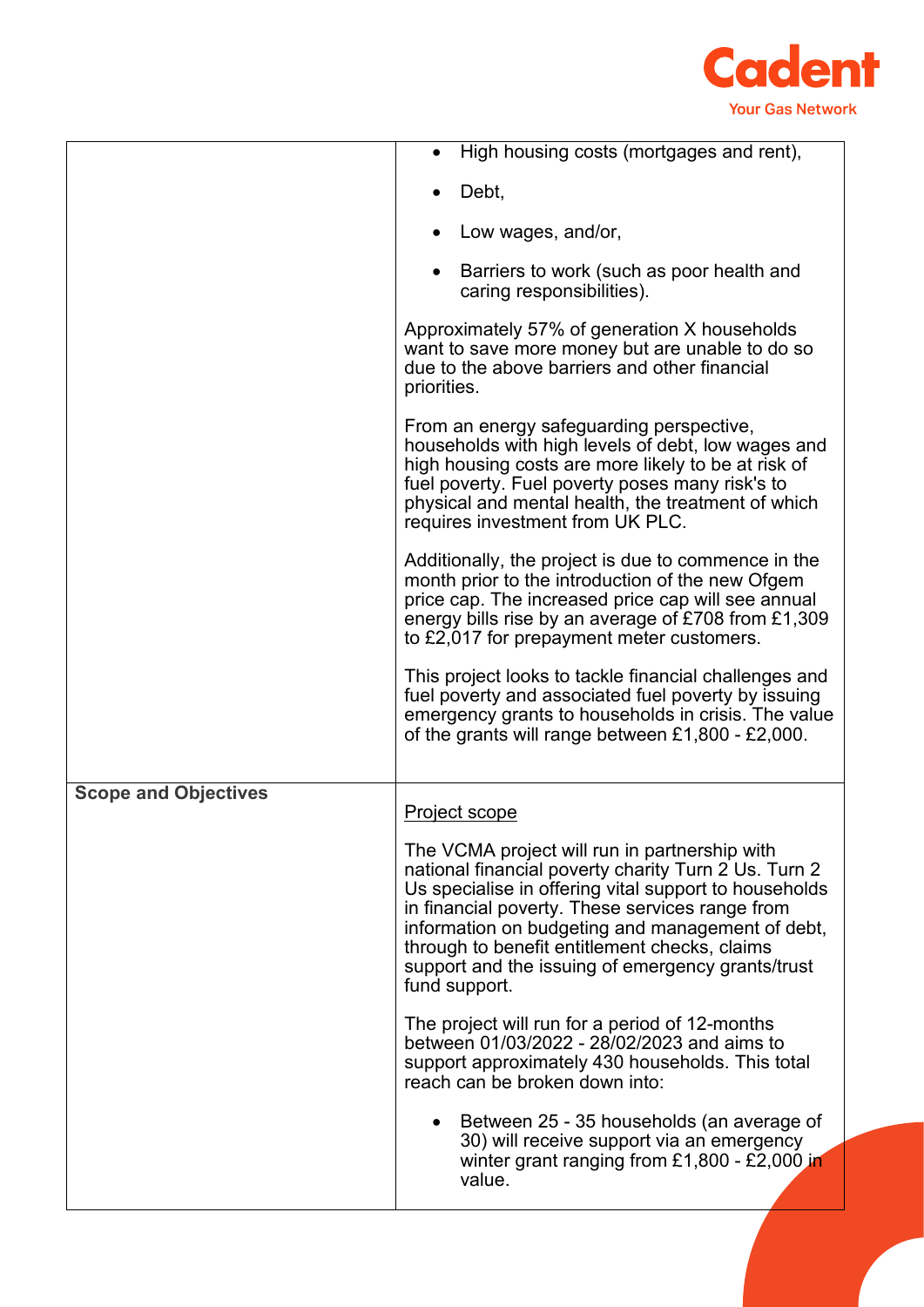

|                                                                   |           | Approximately 400 households will receive<br>assistance through contacting Turn 2 Us's<br>public facing support line. These customers<br>will receive financial information and<br>guidance, access the online benefits<br>calculator and grants search tool, and<br>receive referrals into the Winter Emergency<br>Grants element of the project (where<br>eligible). |
|-------------------------------------------------------------------|-----------|------------------------------------------------------------------------------------------------------------------------------------------------------------------------------------------------------------------------------------------------------------------------------------------------------------------------------------------------------------------------|
|                                                                   |           | Cadent's funding will be utilised by Turn 2 Us to:                                                                                                                                                                                                                                                                                                                     |
|                                                                   |           | Manage and administer 25 - 35 emergency<br>grants to households in crisis. Applications to<br>the grants programme will not be open to the<br>public and Turn 2 Us will triage customers to<br>ensure the most in need households receive<br>the support.                                                                                                              |
|                                                                   | $\bullet$ | Increase capacity in the Turn 2 Us support<br>line to enable a further 400 households to<br>receive financial information.                                                                                                                                                                                                                                             |
|                                                                   | $\bullet$ | Project manage the programme and create<br>reports that will be used to calculate the<br>project's actual SROI.                                                                                                                                                                                                                                                        |
|                                                                   |           | Project objectives                                                                                                                                                                                                                                                                                                                                                     |
|                                                                   |           | The project contains a series of objectives that<br>success will be measured:                                                                                                                                                                                                                                                                                          |
|                                                                   |           | An average of 30 households in financial<br>crisis will be identified and offered support via<br>an emergency grant. The grants will range in<br>value between £1,800 - £2,000 (an average<br>of £1,900).                                                                                                                                                              |
|                                                                   | $\bullet$ | Approximately 400 households requiring<br>financial information will receive assistance<br>via the Turn 2 Us support line. This<br>assistance will include financial information<br>and guidance, access the online benefits<br>calculator and grants search tool, and<br>receive referrals into the Winter Emergency<br>Grants (where appropriate).                   |
|                                                                   | $\bullet$ | To generate a positive social return on<br>investment - please see the below section for<br>more details.                                                                                                                                                                                                                                                              |
| <b>Why the Project is Being Funded</b><br><b>Through the VCMA</b> |           | This project meets all of the company-specific<br>VCMA eligibility criteria.                                                                                                                                                                                                                                                                                           |
|                                                                   |           | a. Have a positive, or a forecasted positive,<br><b>Social Return on Investment (SROI)</b>                                                                                                                                                                                                                                                                             |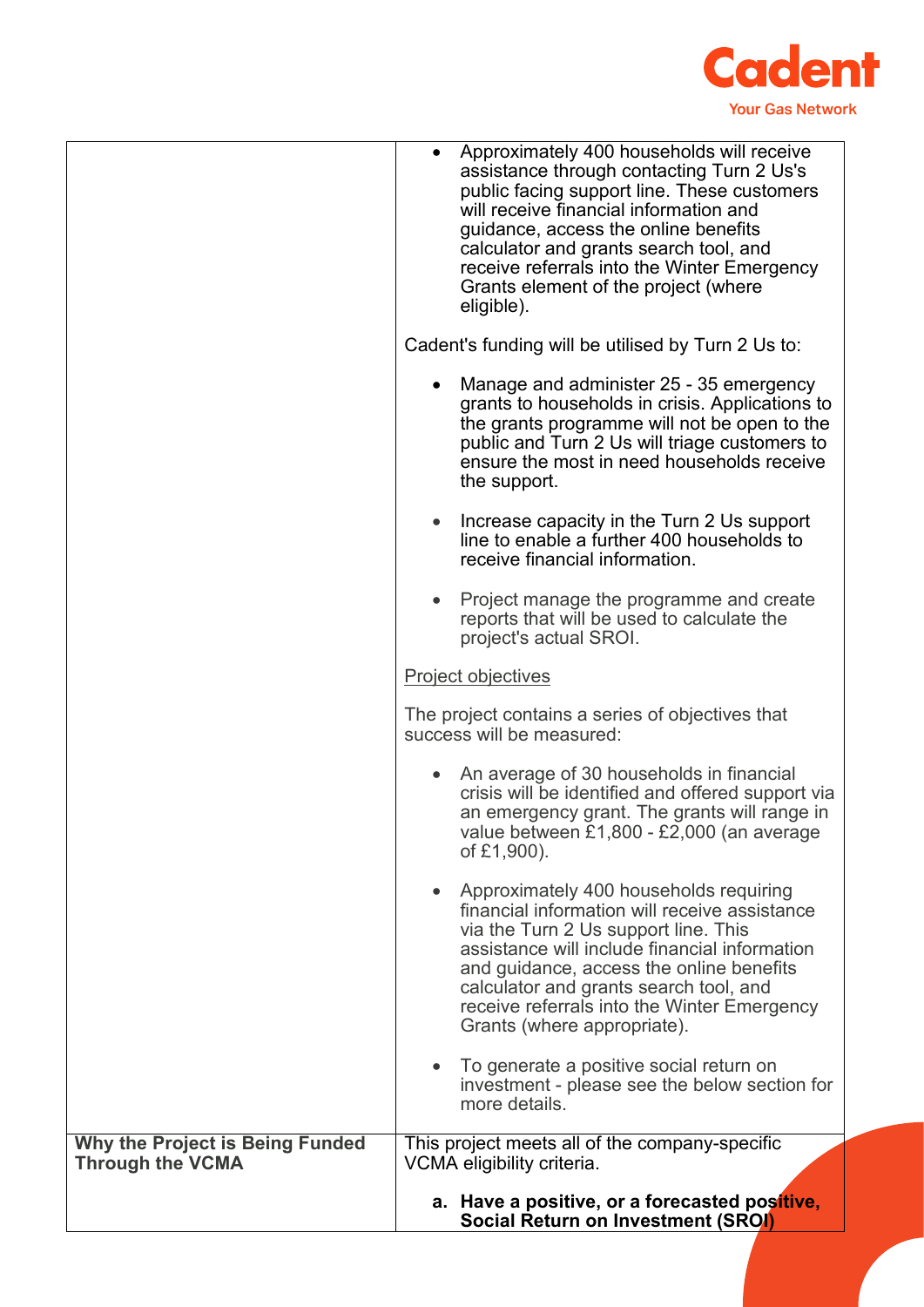

|      | including for the gas consumers funding<br>the VCMA Project;                                                                                                                                                                                                                                              |
|------|-----------------------------------------------------------------------------------------------------------------------------------------------------------------------------------------------------------------------------------------------------------------------------------------------------------|
|      | Yes - see the below section for more<br>information.                                                                                                                                                                                                                                                      |
|      | b. Either:                                                                                                                                                                                                                                                                                                |
| i.   | <b>Provide support to customers in</b><br>vulnerable situations and relates to                                                                                                                                                                                                                            |
| ii.  | energy safeguarding, or;<br>Provide awareness on the dangers of CO.                                                                                                                                                                                                                                       |
| iii. | or;<br>Reduce the risk of harm caused by CO.                                                                                                                                                                                                                                                              |
|      | Yes - the project supports customers in<br>vulnerable situations and relates to energy<br>safeguarding through the issuing of financial<br>information and emergency grants to fuel<br>poor households. The increases in<br>household income will help customers heat<br>their home to an adequate level. |
|      | c. Have defined outcomes and the<br>associated actions to achieve them;                                                                                                                                                                                                                                   |
|      | This project has clearly defined actions and<br>associated outcomes, the meeting of which<br>will quantify success. Further information on<br>the project's outcomes and associated<br>actions can be found in the relevant section<br>below.                                                             |
|      | d. Go beyond activities that are funded<br>through other price control mechanisms<br>or required through other licence<br>obligations;                                                                                                                                                                    |
|      | The partnership with Turn 2 Us and the<br>provision of financial information and<br>emergency grants through this channel goes<br>beyond Cadent's BAU activities.                                                                                                                                         |
|      | e. Not be delivered through other external<br>funding sources directly access by a<br>GDN, including government (national,<br>devolved, or local) funding;                                                                                                                                                |
|      | This project will be delivered solely with<br>VCMA funding and a clear structure will be in<br>place to ensure that all aspects of the project<br>are allocated against the VCMA funding.                                                                                                                 |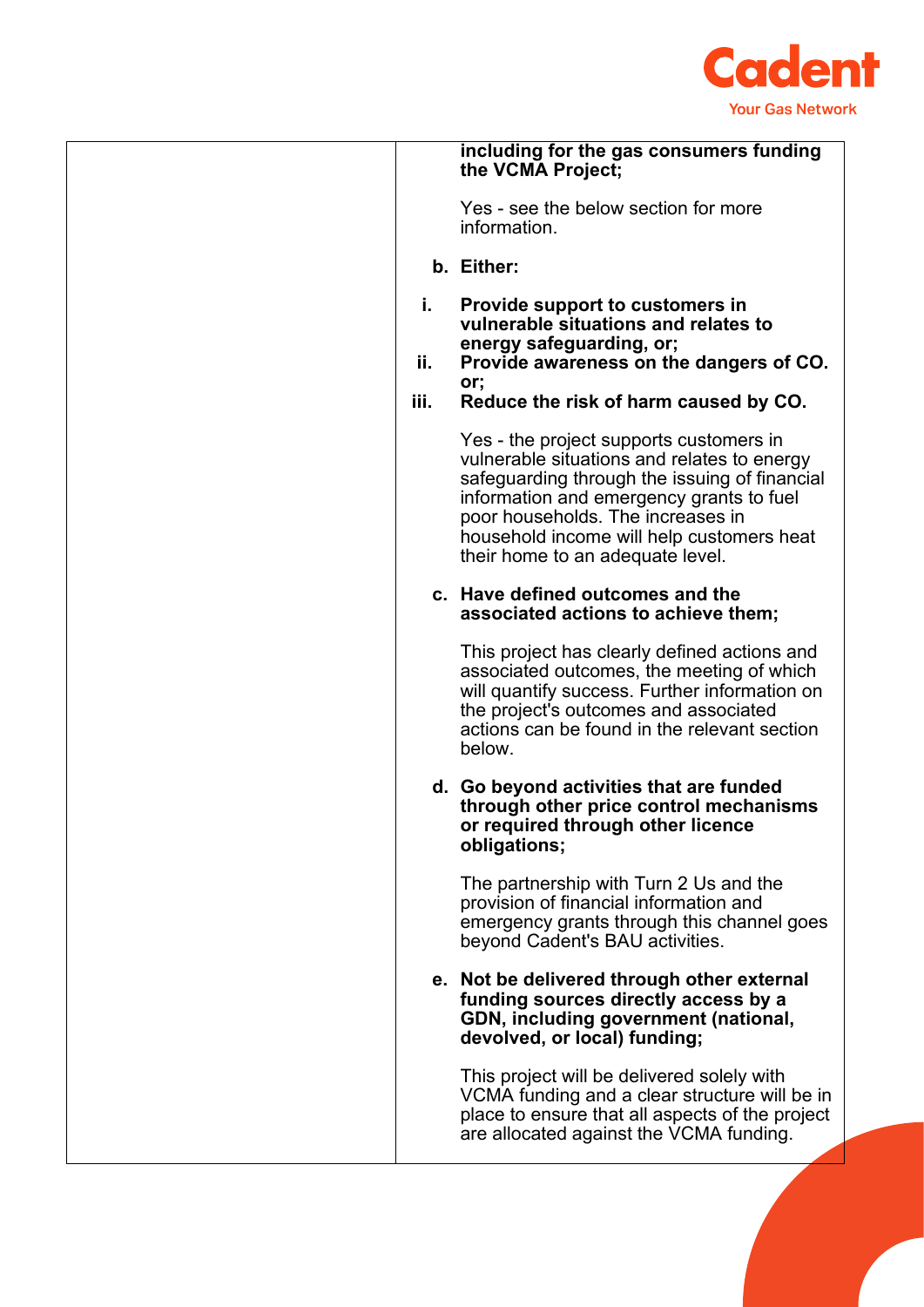

| <b>Evidence of Stakeholder/Customer</b><br><b>Support</b>          | <sup>2</sup> Cadent's independent customer engagement<br>group report for its RIIO-GD2 business plans<br>contains feedback on a variety of proposals,<br>including Cadent's ambitions for tackling fuel<br>poverty.                                                                                                                                                                                      |
|--------------------------------------------------------------------|----------------------------------------------------------------------------------------------------------------------------------------------------------------------------------------------------------------------------------------------------------------------------------------------------------------------------------------------------------------------------------------------------------|
|                                                                    | The report supported Cadent's holistic approach to<br>tackling fuel poverty, whereby a household is<br>supported with a combination of services/advice.                                                                                                                                                                                                                                                  |
|                                                                    | The CEG recognised the need for a holistic<br>approach that supports a household with its fuel<br>prices (FPNES), energy efficiency (advice/repair<br>and replacement) and household income (income<br>maximisation).                                                                                                                                                                                    |
|                                                                    | The Turn 2 Us Winter Emergency Grants project<br>aims to alleviate fuel poverty by increasing a<br>household's income. We forecast than an increase<br>in household income will allow a customer to afford<br>the required cost of fuel to adequately heat their<br>home.                                                                                                                                |
|                                                                    | Additionally, Turn 2 Us work with a network of<br>referral partners that offer wider support including<br>energy efficiency advice. The feature of a wider<br>referral network implements a holistic approach to<br>tackling fuel poverty.                                                                                                                                                               |
|                                                                    | This project's strategy also correlates with the wider<br>national vulnerability landscape in spring 2022. This<br>project will be launched a month before the<br>introduction of the April 2022 increased Ofgem price<br>cap. The assistance offered to fuel poor households<br>over the course of the 12-month duration of the<br>project will be as crucial as ever in providing critical<br>support. |
|                                                                    | The End Fuel Poverty Coalition recently issued calls<br>for more support to offered to fuel poor households,<br>as experts predict that the October cap could see<br>prices rise to over £3,000 per annum.                                                                                                                                                                                               |
|                                                                    | This project looks to answer the calls of many<br>stakeholders to increase activity that supports fuel<br>poor households by offering financial information<br>and emergency grants to increase household<br>income.                                                                                                                                                                                     |
| <b>Information Required</b>                                        | <b>Description</b>                                                                                                                                                                                                                                                                                                                                                                                       |
| <b>Outcomes, Associated Actions and</b><br><b>Success Criteria</b> | Project outcomes                                                                                                                                                                                                                                                                                                                                                                                         |

<span id="page-7-0"></span><sup>2</sup> https://cadentgas.com/nggdwsdev/media/Downloads/business-plan/Cadent-CEG-reportwith-appendices.pdf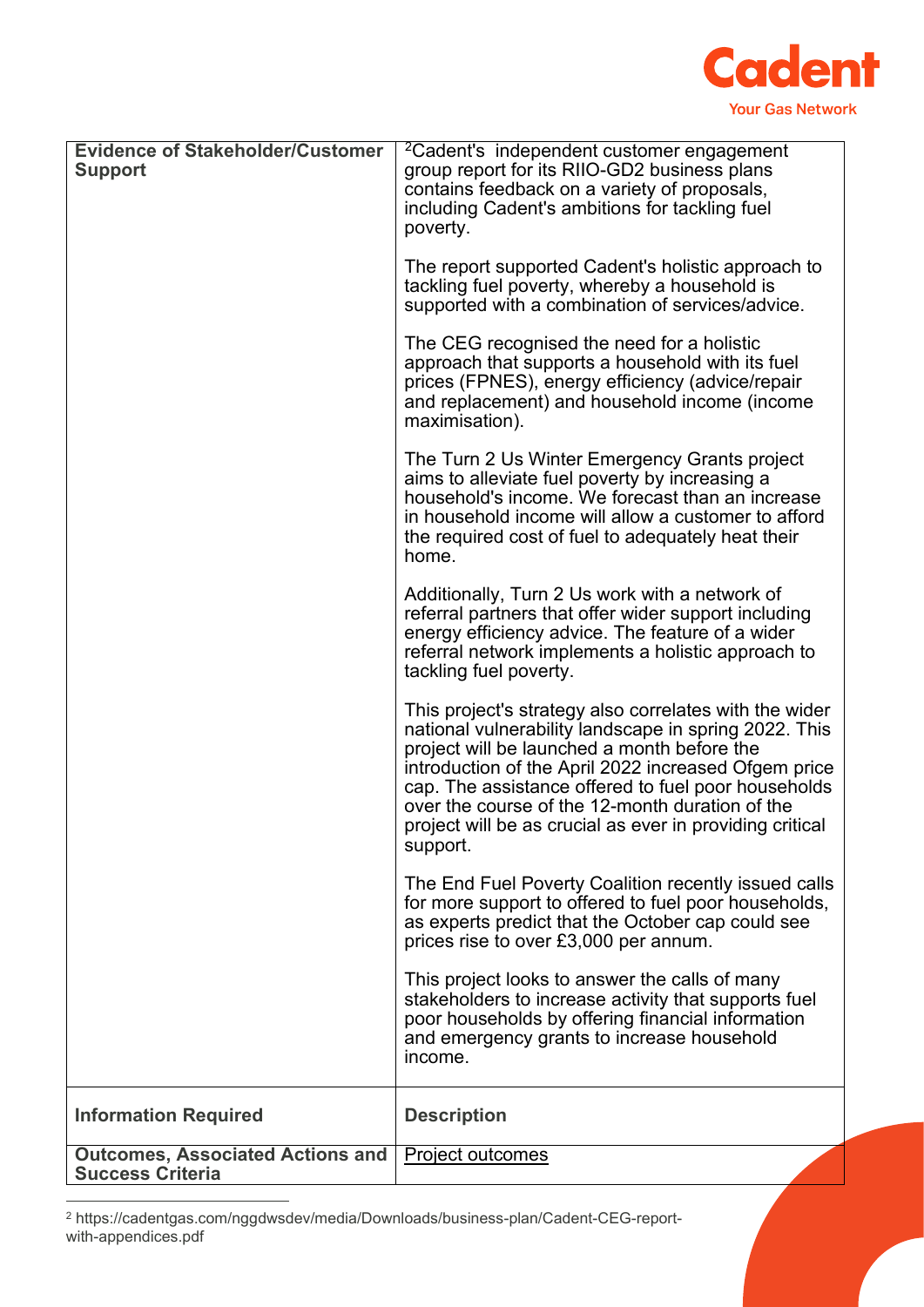

| The VCMA project will be delivered in partnership<br>with Turn 2 Us and aims to support approximately<br>430 residents with financial information, emergency<br>grants and benefit entitlement checks.                                                                                                                                                                                                                                                                                                                                                                |
|-----------------------------------------------------------------------------------------------------------------------------------------------------------------------------------------------------------------------------------------------------------------------------------------------------------------------------------------------------------------------------------------------------------------------------------------------------------------------------------------------------------------------------------------------------------------------|
| The Winter Emergency Grants Programme aims to<br>achieve the following project outcomes:                                                                                                                                                                                                                                                                                                                                                                                                                                                                              |
| An average of 30 households in crisis are<br>identified and supported through the issuing<br>of emergency grant payments. These<br>payments will range in value between £1,800<br>- £1,900. This additional household income<br>may be used by customers to afford the cost<br>of heating their homes to an adequate level<br>over a prolonged period of time.                                                                                                                                                                                                        |
| Approximately 400 customers living in fuel<br>poverty are issued financial information via<br>Turn 2 Us's support line. This financial<br>information will range from guidance, access<br>the online benefits calculator and grants<br>search tool, and receive referrals into the<br><b>Winter Emergency Grants (where</b><br>appropriate). This financial information will<br>help customers realise additional income that<br>the customer may invest into heating their<br>home to a safe and healthy temperature -<br>reducing the risk of cold related illness. |
| <b>Associated associations</b>                                                                                                                                                                                                                                                                                                                                                                                                                                                                                                                                        |
| Cadent will provide Turn 2 Us with £100,000 of<br>VCMA funding to enable the delivery of the<br>following services:                                                                                                                                                                                                                                                                                                                                                                                                                                                   |
| An increased capacity within the Turn 2 Us<br>support line to enable 400 households to<br>receive financial information, guidance and<br>access to the online benefits calculator and<br>grants search tool.                                                                                                                                                                                                                                                                                                                                                          |
| The issuing of 25 - 35 emergency grants,<br>ranging in value between £1,800 - £1,900 to<br>fuel poor households in crisis. This additional<br>income will help fuel poor households to<br>manage debt and afford the cost of heating<br>their home to an adequate temperature.                                                                                                                                                                                                                                                                                        |
| When issuing emergency grants, Turn 2 Us<br>will triage customers to understand their<br>financial circumstances, number of<br>dependents, level of need and vulnerability.<br>This will ensure that the benefit of the<br>emergency grants reach the most in need<br>households.                                                                                                                                                                                                                                                                                     |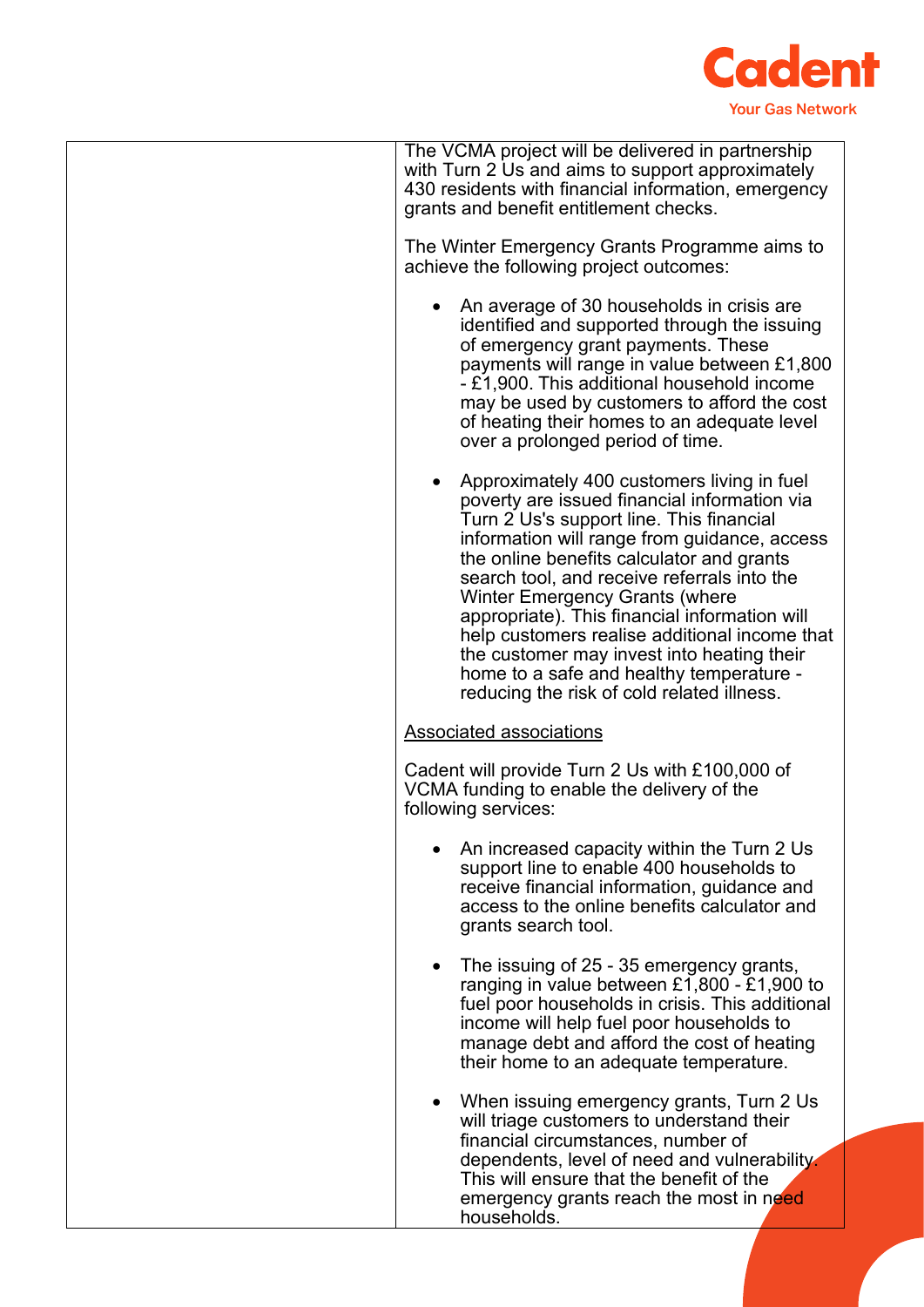

|                                                              | • Turn 2 Us will capture MI at key stages of the<br>financial information and emergency grants<br>process(es) for the purpose of creating<br>project reports. These reports will feed into<br>the project's social return on investment<br>evaluation.                                                                                                                                                |
|--------------------------------------------------------------|-------------------------------------------------------------------------------------------------------------------------------------------------------------------------------------------------------------------------------------------------------------------------------------------------------------------------------------------------------------------------------------------------------|
|                                                              | Success Criteria                                                                                                                                                                                                                                                                                                                                                                                      |
|                                                              | The success of the project will be evaluated against<br>the meeting of the project's objectives. These<br>objectives include:                                                                                                                                                                                                                                                                         |
|                                                              | 1. The project will reach approximately 430<br>customers over the course of the 12-month<br>duration of the project.                                                                                                                                                                                                                                                                                  |
|                                                              | 2. The project will realise a positive social return<br>on investment - see below section for more<br>details.                                                                                                                                                                                                                                                                                        |
|                                                              | 3. An average of 30 fuel poor households in<br>crisis will receive an emergency grant,<br>ranging in value between £1,800 - £1,900.<br>These grants will be issued to the most in-<br>need households, as identified by Turn 2 Us'<br>triage process.                                                                                                                                                 |
|                                                              | 4. Approximately 400 households will receive<br>financial information via Turn 2 Us's support<br>line.                                                                                                                                                                                                                                                                                                |
| <b>Project Partners and Third Parties</b><br><b>Involved</b> | Cadent's principal project partner will be national<br>financial poverty charity Turn 2 Us.                                                                                                                                                                                                                                                                                                           |
|                                                              | Turn 2 Us may liaise with their network of referral<br>partners for the purpose of offering customers wider<br>support.                                                                                                                                                                                                                                                                               |
| <b>Potential for New Learning</b>                            | This project will offer Cadent the opportunity of<br>gaining numerous potential new learnings:                                                                                                                                                                                                                                                                                                        |
|                                                              | 1. An element of the project focusses on<br>offering benefit entitlement checks and<br>claims support to customers that are eligible<br>for benefits, but not currently claiming them.<br>Cadent is using its VCMA to pilot a number<br>of income maximisation projects, and this<br>programme will offer Cadent insight on the<br>success of using charities with customer-<br>facing support lines. |
|                                                              | 2. This project will be the first use of Cadent's<br>VCMA to fund the delivery of emergency<br>grants to fuel poor households. Cadent<br>wishes to understand the longer term                                                                                                                                                                                                                         |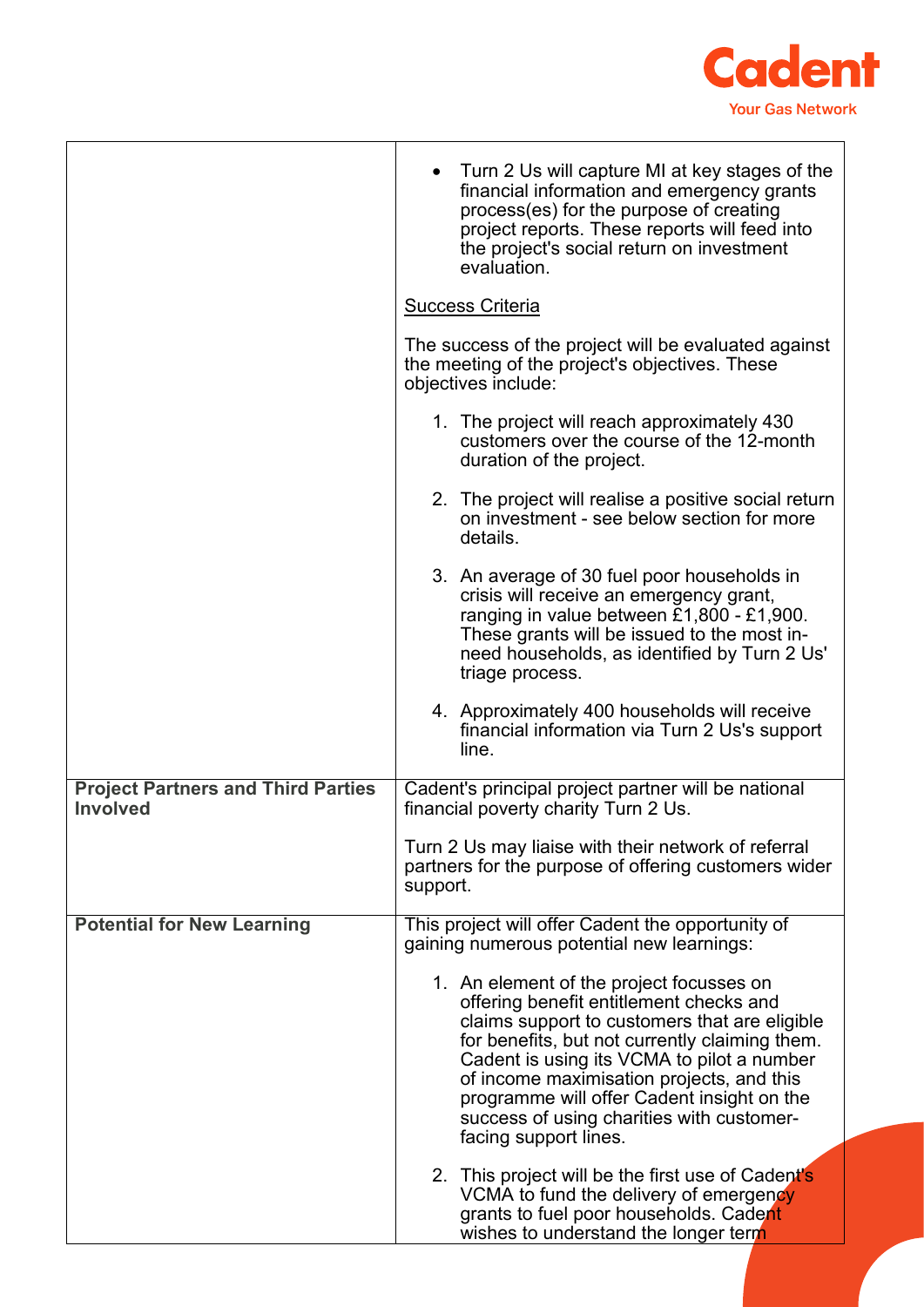

|                                                              | benefits, as well as the resolution of an<br>immediate issue that the emergency grants<br>offer. Customers in receipt of emergency<br>grants will also be offered additional financial<br>information - this will offer a sustainable<br>benefit alongside the immediate increase in<br>household income. |
|--------------------------------------------------------------|-----------------------------------------------------------------------------------------------------------------------------------------------------------------------------------------------------------------------------------------------------------------------------------------------------------|
| <b>Scale of VCMA Project and SROI</b><br><b>Calculations</b> | The Funding Licensee(s) should justify the scale of<br>the VCMA Project – including the scale of the<br>investment relative to its potential benefits. As part<br>of this it should provide the SROI calculation.                                                                                         |
|                                                              | Scale of VCMA project                                                                                                                                                                                                                                                                                     |
|                                                              | The Turn 2 Winter Emergency Grants Programme<br>will deliver support for an initial 12-month period.<br>The project will focus on the provision of financial<br>support and information to approximately 430<br>customers.                                                                                |
|                                                              | The project's total reach will be divided between:                                                                                                                                                                                                                                                        |
|                                                              | Between 25 - 35 families in crisis (an<br>average of 30) will receive an emergency<br>grant worth between $£1,800 - £1,900$ .                                                                                                                                                                             |
|                                                              | Approximately 400 customers will receive<br>financial information including access to Turn<br>2 Us's benefits calculator and grants search<br>tool.                                                                                                                                                       |
|                                                              | <b>SROI</b> calculations                                                                                                                                                                                                                                                                                  |
|                                                              | Forecasted 5-year social return on<br>investment = £741,796.00                                                                                                                                                                                                                                            |
|                                                              | Forecasted 1-year social return on<br>investment = $£68,359.20$                                                                                                                                                                                                                                           |
|                                                              | Investment = $£100,000$<br>$\bullet$                                                                                                                                                                                                                                                                      |
|                                                              | Total gross present value = £841,796.00                                                                                                                                                                                                                                                                   |
|                                                              | Total gross present value from the issuing of<br>emergency grants = £154,952.00                                                                                                                                                                                                                           |
|                                                              | Total gross present value from offering<br>income maximisation services = £686,844                                                                                                                                                                                                                        |
|                                                              | <b>Emergency Grants</b>                                                                                                                                                                                                                                                                                   |
|                                                              | Cadent forecasts that an average of 30 households<br>will receive an emergency grant, with an average<br>value of £1,900 per grant.                                                                                                                                                                       |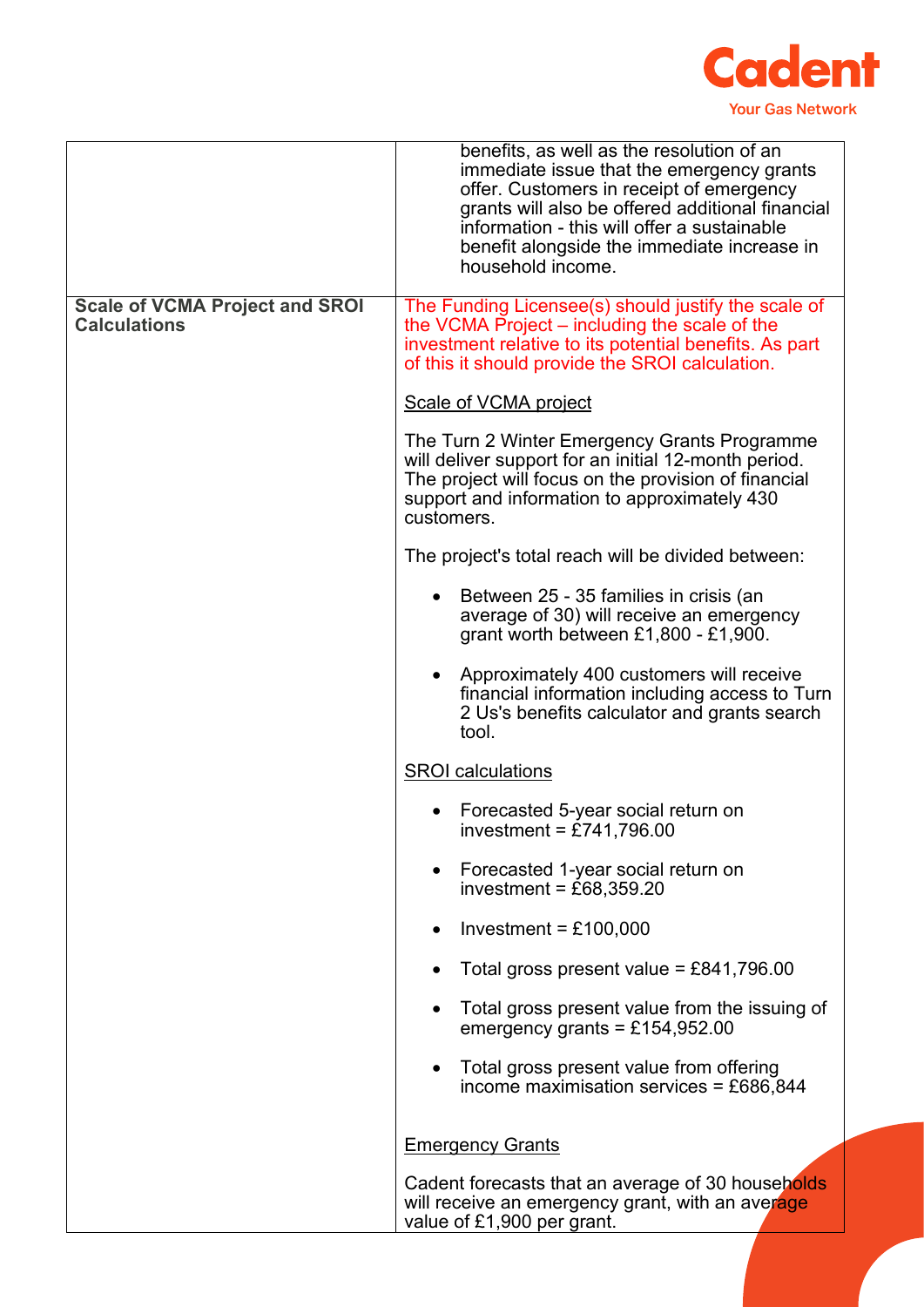

| The issuing of emergency fuel vouchers can be split<br>into individual benefits. Cadent has forecasted that<br>each individual benefit will create gross present<br>value. These individual benefits are:                                       |
|-------------------------------------------------------------------------------------------------------------------------------------------------------------------------------------------------------------------------------------------------|
| • Financial savings                                                                                                                                                                                                                             |
| <b>Reductions in stress</b>                                                                                                                                                                                                                     |
| Reduced risk of illness through living in a<br>cold home                                                                                                                                                                                        |
| Reduced risk of winter deaths<br>$\bullet$                                                                                                                                                                                                      |
| • Relief from debt burden                                                                                                                                                                                                                       |
| <b>Financial savings</b>                                                                                                                                                                                                                        |
| <b>Financial savings</b>                                                                                                                                                                                                                        |
| In the simplest terms, the issuing of emergency fuel<br>vouchers offers customers a cost saving, whereby<br>they save an average of $£1,900$ that they may have<br>spent on fuel due to Cadent providing the funding.                           |
| This equates to a total saving to the customers<br>reached through the project of £57,000.                                                                                                                                                      |
| <b>Reductions in stress</b>                                                                                                                                                                                                                     |
| The DNO proxy bank contains a series of social<br>values with accompanying information sources for a<br>number of utilities related scenarios.                                                                                                  |
| One of the scenarios mapped is the social value of<br>a reduction in stress during an outage. This value<br>has previously applied to PSR registrations but is<br>equally as applicable to outages faced by<br>prepayment customers in crisis.  |
| PSR registration is a longer lasting benefit when<br>compared to the issuing of an emergency grant. As<br>such, the gross present value must reflect this and<br>Cadent are only measuring the value of a reduction<br>in stress over one year. |
| The DNO proxy bank cites a social value of £35,<br>equivalent to the average cost of a stress<br>management course.                                                                                                                             |
| Emergency grants will be issued to 30 customers,<br>equating to a gross present value through a<br>reduction in stress of £1,050.                                                                                                               |
| Reduced risk of illness through living in a cold home                                                                                                                                                                                           |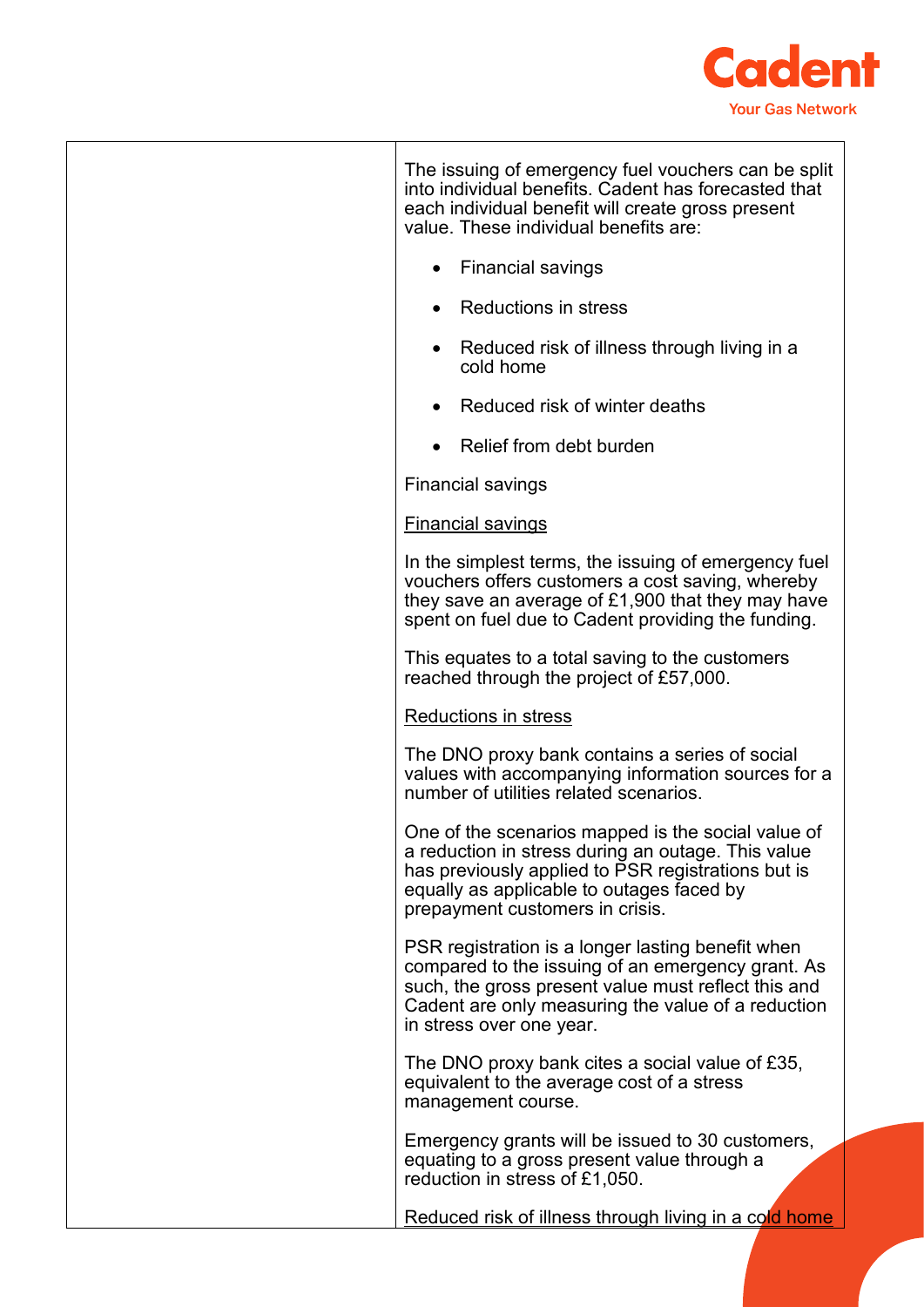

| The social value of reducing illness in residents<br>living in a cold home was evaluated as part of<br>Cadent's RIIO-GD2 business plan formations.                                                                                            |
|-----------------------------------------------------------------------------------------------------------------------------------------------------------------------------------------------------------------------------------------------|
| The analysis of the benefit of reducing cold related<br>illness was broken down as follows:                                                                                                                                                   |
| <sup>3</sup> Visits to GP's for respiratory tract infections<br>$\bullet$<br>increase by up to 19% for every one degree<br>drop in mean temperature below 5°C in<br>homes.                                                                    |
| An assumed success rate of 19% has been<br>$\bullet$<br>applied, that is, without the initiative the<br>customers would experience at least a 19%<br>higher risk of respiratory tract infections<br>requiring at least one visit to their GP. |
| • We forecast that the project will issue<br>emergency grants to 30 households.                                                                                                                                                               |
| The average size of a UK household is 2.4<br>$\bullet$<br>people.                                                                                                                                                                             |
| Therefore, the project's total reach<br>$\bullet$<br>(emergency grants) is 72 individuals.                                                                                                                                                    |
| 19% of 72 individuals equates to 14 avoided<br>$\bullet$<br>GP visits.                                                                                                                                                                        |
| The average cost of a GP consultation<br>$\bullet$<br>lasting $9.22$ minutes is $4E37.00$ .                                                                                                                                                   |
| 17 avoided GP visits at a cost of £37.00 per<br>visits equates to a total saving of £629.                                                                                                                                                     |
| Reduced risk of winter deaths                                                                                                                                                                                                                 |
| In 2017/2018, $516,980$ excess winter deaths<br>in the UK were attributable to cold housing<br>conditions.                                                                                                                                    |
| The estimated population of England &<br>$\bullet$<br>Wales is 58,744,595.                                                                                                                                                                    |
| The likelihood of an excess winter death in<br>$\bullet$<br>England & Wales is therefore 16,980 /<br>$58,744,595 = 0.02875\%$ .                                                                                                               |
| Therefore, the initiative can expect to yield a<br>$\bullet$<br>benefit in the form of avoided excess winter                                                                                                                                  |

<span id="page-12-0"></span> $3$  [https://fingertips.phe.org.uk/documents/Fuel\\_poverty\\_health\\_inequalities.pdf](https://fingertips.phe.org.uk/documents/Fuel_poverty_health_inequalities.pdf) (2014)

<sup>4</sup> <https://www.pssru.ac.uk/pub/uc/uc2017/community-based-health-care-staff.pdf> (2017)

<span id="page-12-2"></span><span id="page-12-1"></span><sup>5</sup> https://www.e3g.org/news/media-room/17000-people-in-the-uk-died-last-winter-due-to-cold-housing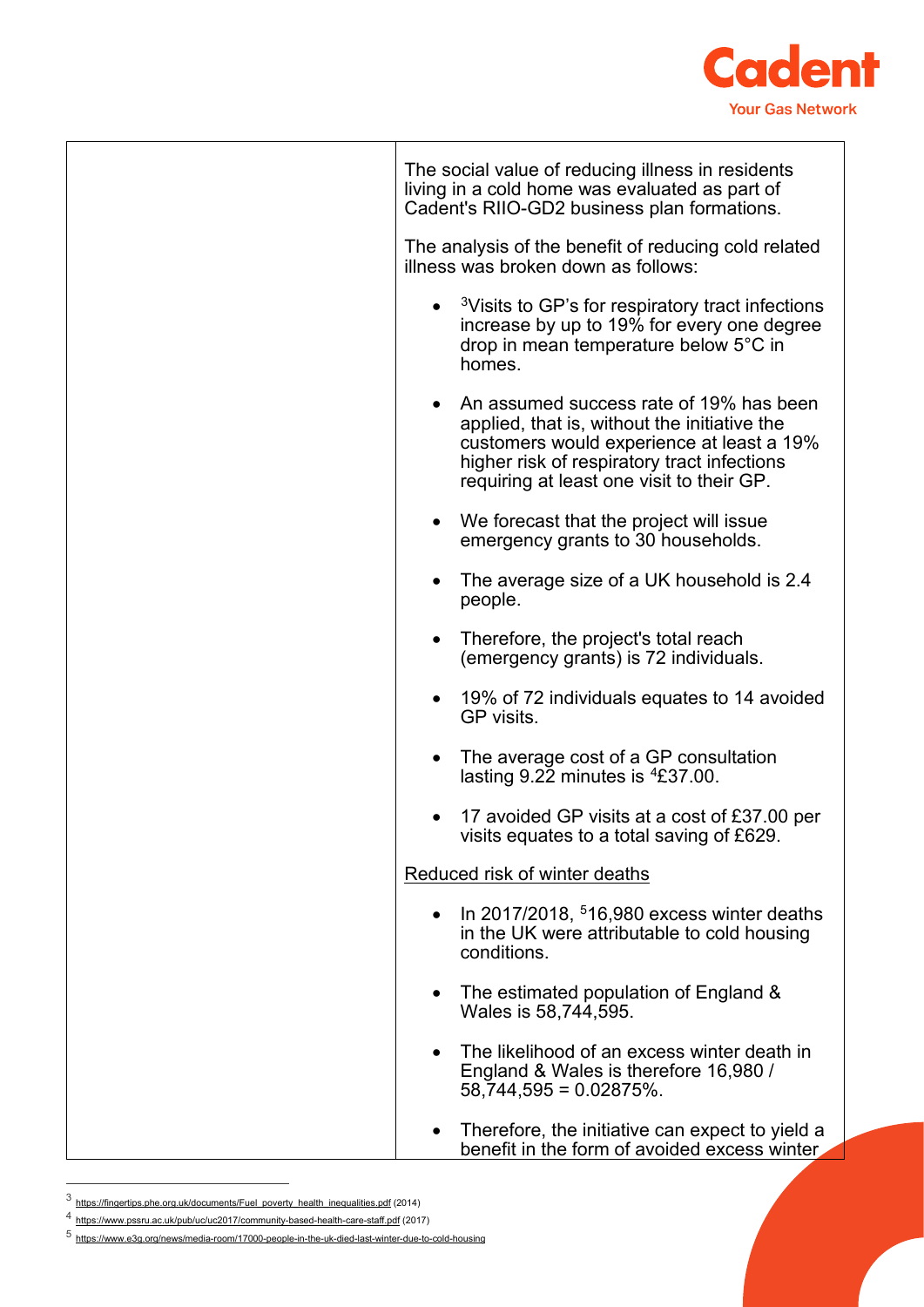

| deaths to $0.02875%$ of 72 people = 0.0207<br>people over the 12-months of the project.                                                                                                                                                                                                          |
|--------------------------------------------------------------------------------------------------------------------------------------------------------------------------------------------------------------------------------------------------------------------------------------------------|
| The value of a prevented fatality in the UK is<br>$\bullet$<br>£1,897,129. This equates to a total social<br>benefit of £39,273                                                                                                                                                                  |
| Relief from debt burden                                                                                                                                                                                                                                                                          |
| Turn 2 Us will triage customers to fully understand<br>their circumstances and levels of need for<br>emergency grants.                                                                                                                                                                           |
| Households that qualify for the grant will have<br>higher levels of debt and will be experiencing<br>severe financial and fuel poverty.                                                                                                                                                          |
| The DNO proxy bank contains a series of social<br>values with accompanying information sources for a<br>number of utilities related scenarios.                                                                                                                                                   |
| One of the scenarios mapped is the social value of<br>a relief in the burden of debt. The DNO proxy bank<br>lists the social value of a relief in the burden of debt<br>as £1,900 - the average debt of an $18 - 29$ year old<br>in the UK as per the <sup>6</sup> Office of National Statistics |
| 30 households stand to receive the benefit of a<br>reduction in the burden of debt, equating to a total<br>social value of £57,000.                                                                                                                                                              |
| Income maximisation services                                                                                                                                                                                                                                                                     |
| Cadent forecasts that 400 households will receive<br>financial information and income maximisation<br>services through the various means of support<br>offered by Turn 2 Us.                                                                                                                     |
| Cadent employed social value consultants SIA<br>Partners to evaluate the average 5-year gross<br>present value that is realised by offering customers<br>income maximisation services.                                                                                                           |
| These evaluations were based on actual data from<br>previous Cadent vulnerability projects, DNO proxy<br>bank averages and national statistics.                                                                                                                                                  |
| SIA Partners evaluated that income maximisation<br>services deliver an average 5-year gross present<br>value of £1,717.11.                                                                                                                                                                       |
| This equates to a total gross present value of<br>£686,844 across 400 households.                                                                                                                                                                                                                |

<span id="page-13-0"></span> $^6$ https://www.ons.gov.uk/peoplepopulationandcommunity/personalandhouseholdfinances/inco meandwealth/articles/howwellareyoudoingcomparedwithotheryoungpeople/2018-10-04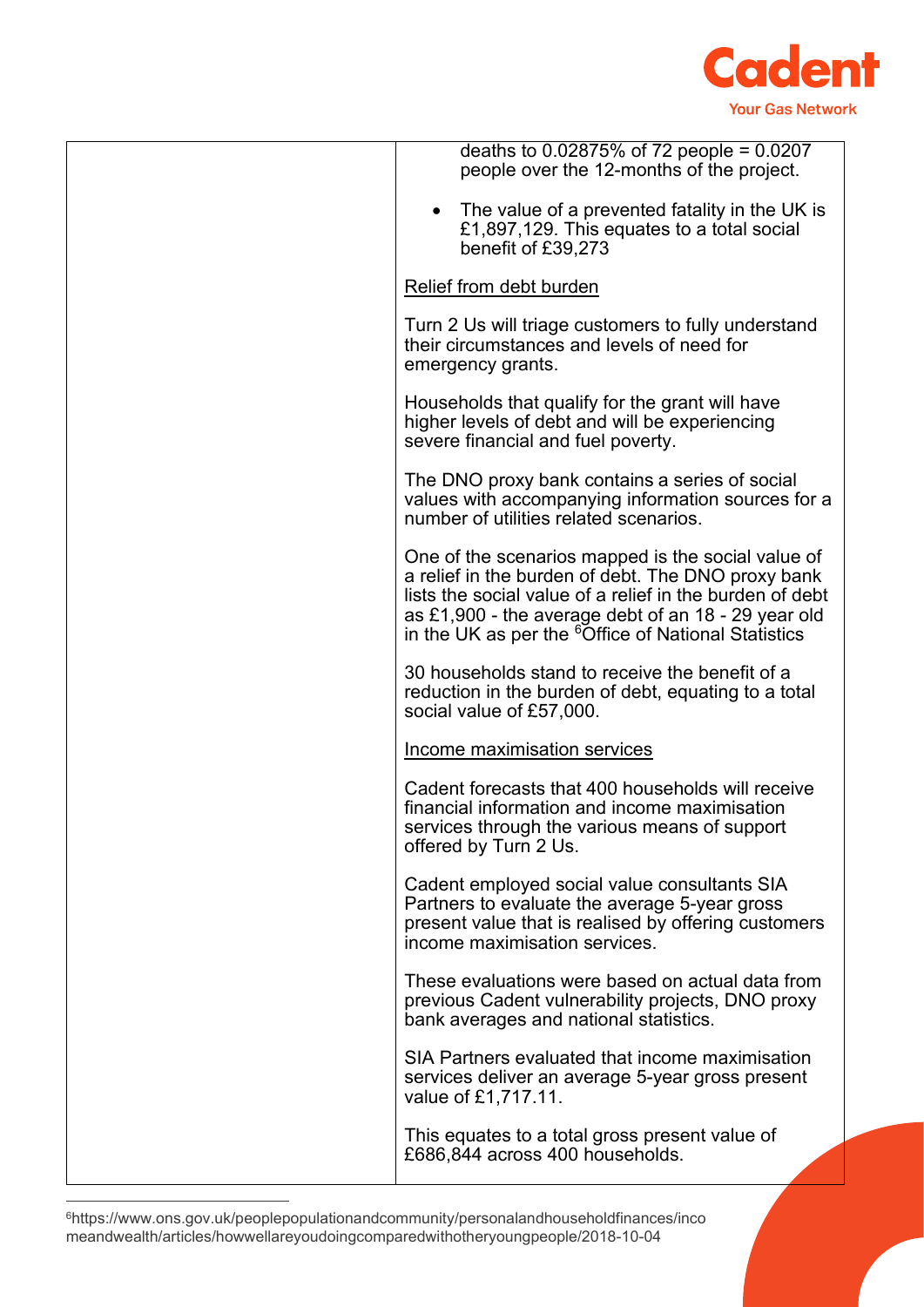

| <b>VCMA Project Start and End Date</b>                                     | Project start date = $01/03/2022$                                                               |
|----------------------------------------------------------------------------|-------------------------------------------------------------------------------------------------|
|                                                                            | Project end date = $28/02/2023$                                                                 |
| <b>Geographical Area</b>                                                   | The project's services will be available to customers<br>located in all 4 of Cadent's networks. |
| <b>Remaining Amount in the</b><br><b>Allowance at Time of Registration</b> | To be confirmed upon receipt of Director of<br>Sustainability and Social Purpose sign-off       |